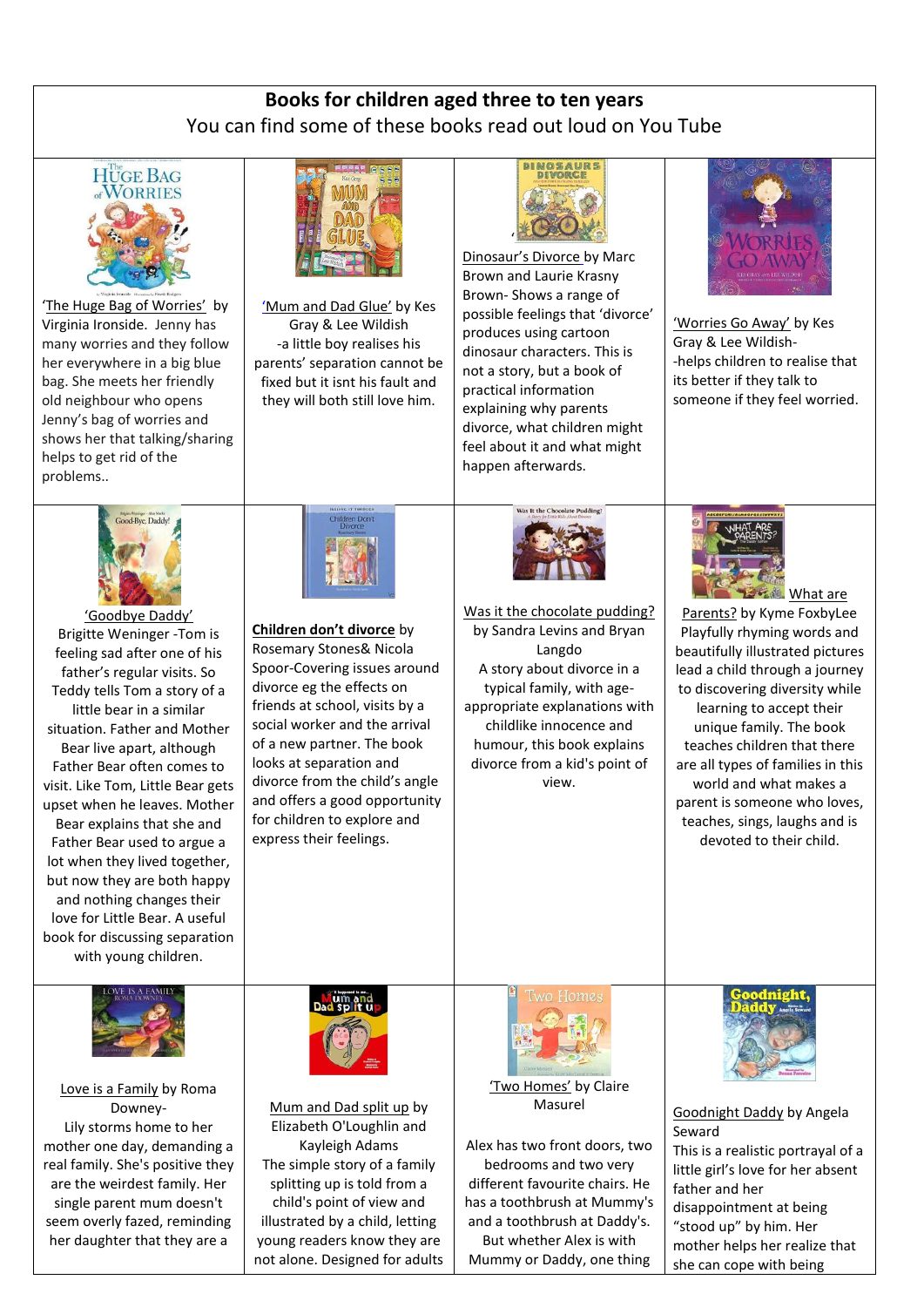| "small kind" of family, but real | and children to read together, | stays the same: Alex is loved    | disappointed by someone she |
|----------------------------------|--------------------------------|----------------------------------|-----------------------------|
| nonetheless.                     | or for older children to read  | by them both by always. This     | loves and move ahead with   |
|                                  | by themselves, the book        | portrayal of the life of a child | her life.                   |
|                                  | acknowledges children's        | whose parents are divorced is    |                             |
|                                  | distress and encourages        | full of warmth, comfort and      |                             |
|                                  | children to find their own way | affection.                       |                             |
|                                  | of coping with the trauma and  |                                  |                             |
|                                  | upheaval life has thrown at    |                                  |                             |
|                                  | them.                          |                                  |                             |

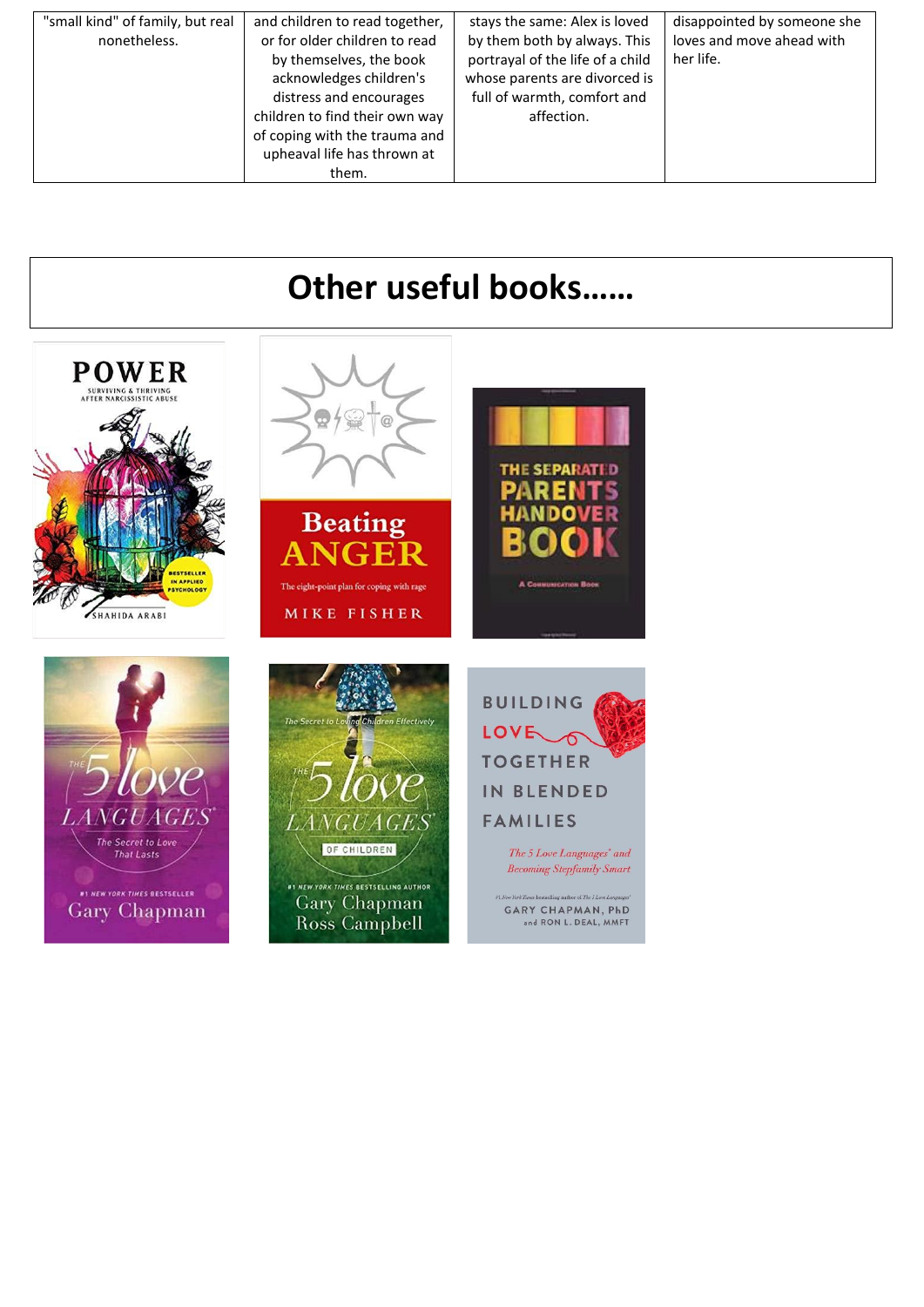